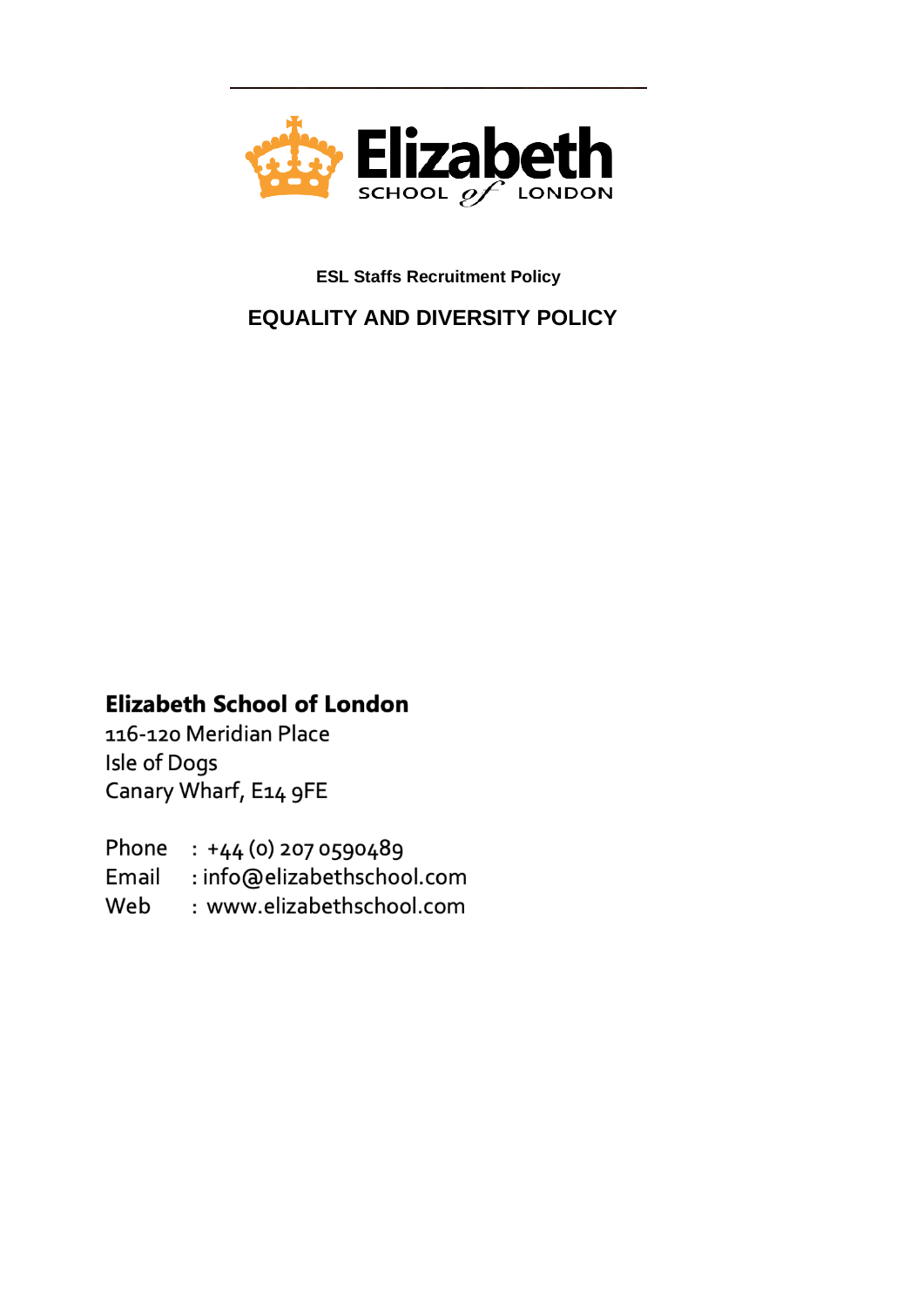# **Table of Contents**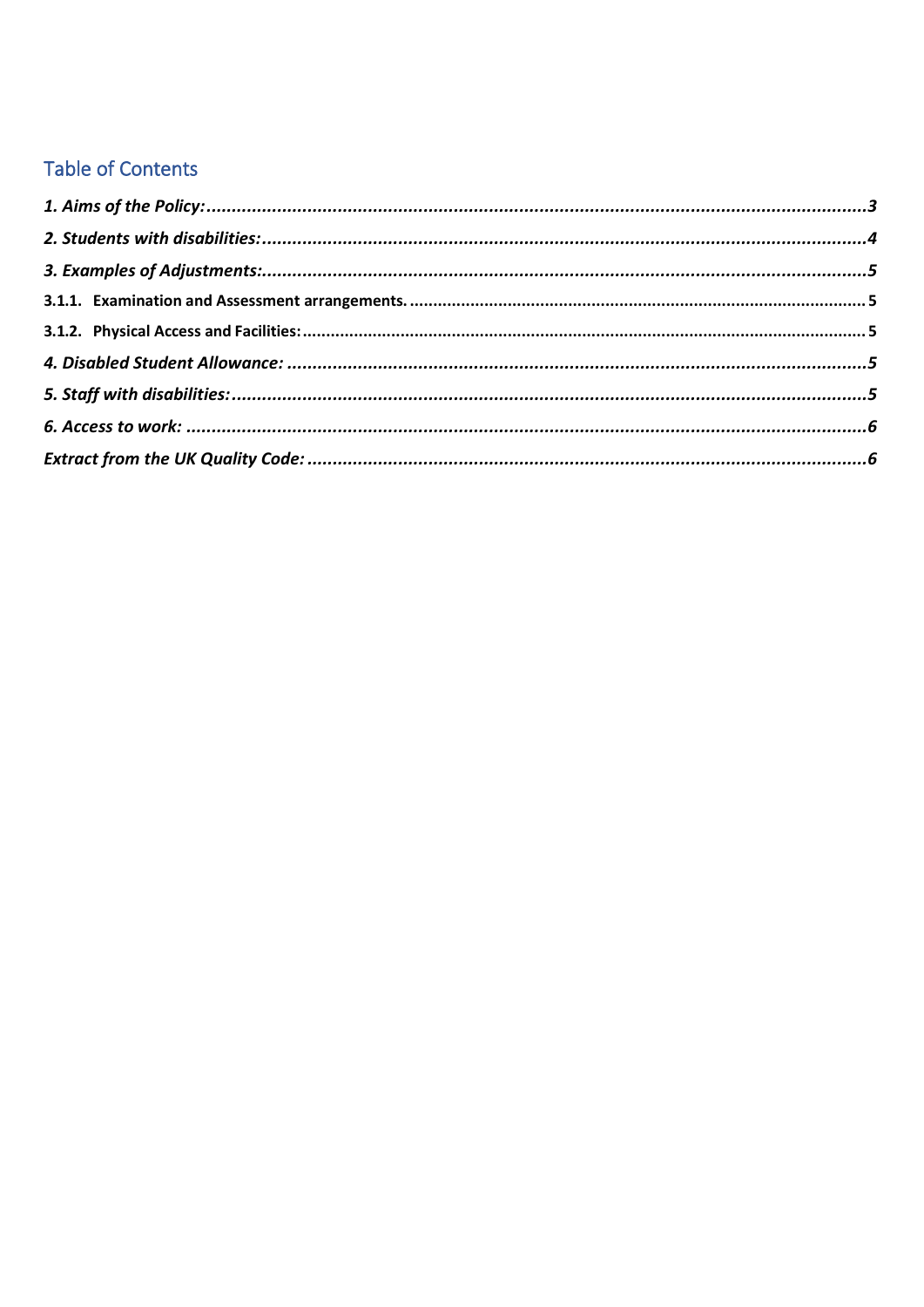| Version 2.2:             | September 2020                                                                               |
|--------------------------|----------------------------------------------------------------------------------------------|
| Approved by:             | Academic Board (AB)                                                                          |
| <b>Next Review Date:</b> | September 2021                                                                               |
|                          | <b>External Reference Points: UK Quality Code, Chapter B2, B3, B6, B9, Equality Act 2010</b> |

#### **Other Policies and Procedures Linked to this Policy:**

Assessment Policy Quality Assurance Manual Student Handbook Admission Policy

## **1. Aims of the Policy:**

- 1.1. This policy aims to ensure that students and staff are treated with respect and that the College does not discriminate against individuals regardless of gender, age, disability, sexuality, religion, race or ethnic group.
- 1.2. Where needed, the College may provide reasonable support, advice and resources to allow access for students with learning difficulties and physical disabilities.
- 1.3. ESL will ensure that all learners and employers are treated fairly and equally.
- 1.4. We are committed to ensuring that all of our activities are relevant and meaningful to everyone who receives our services.
- 1.5. All learners and employees will be helped and encouraged to develop their full potential without discrimination.
- 1.6. This may entail treating people differently in order to avoid discrimination by recognizing the diversity of individuals.
- 1.7. ESL recognises that all learners have a right to work in an environment in which the dignity of individuals is respected and which is free from harassment and bullying. We continuously strive to eliminate intimidation in any form.
- 1.8. ESL to providing equal opportunities to all and values the diversity of everyone by taking into account gender, gender reassignment, race, ethnic origin, disability, age, nationality origin, sexual orientation, religion, belief, marital status, civil patrnerships, social class, pregnancy, maternity or any other individual characteristic.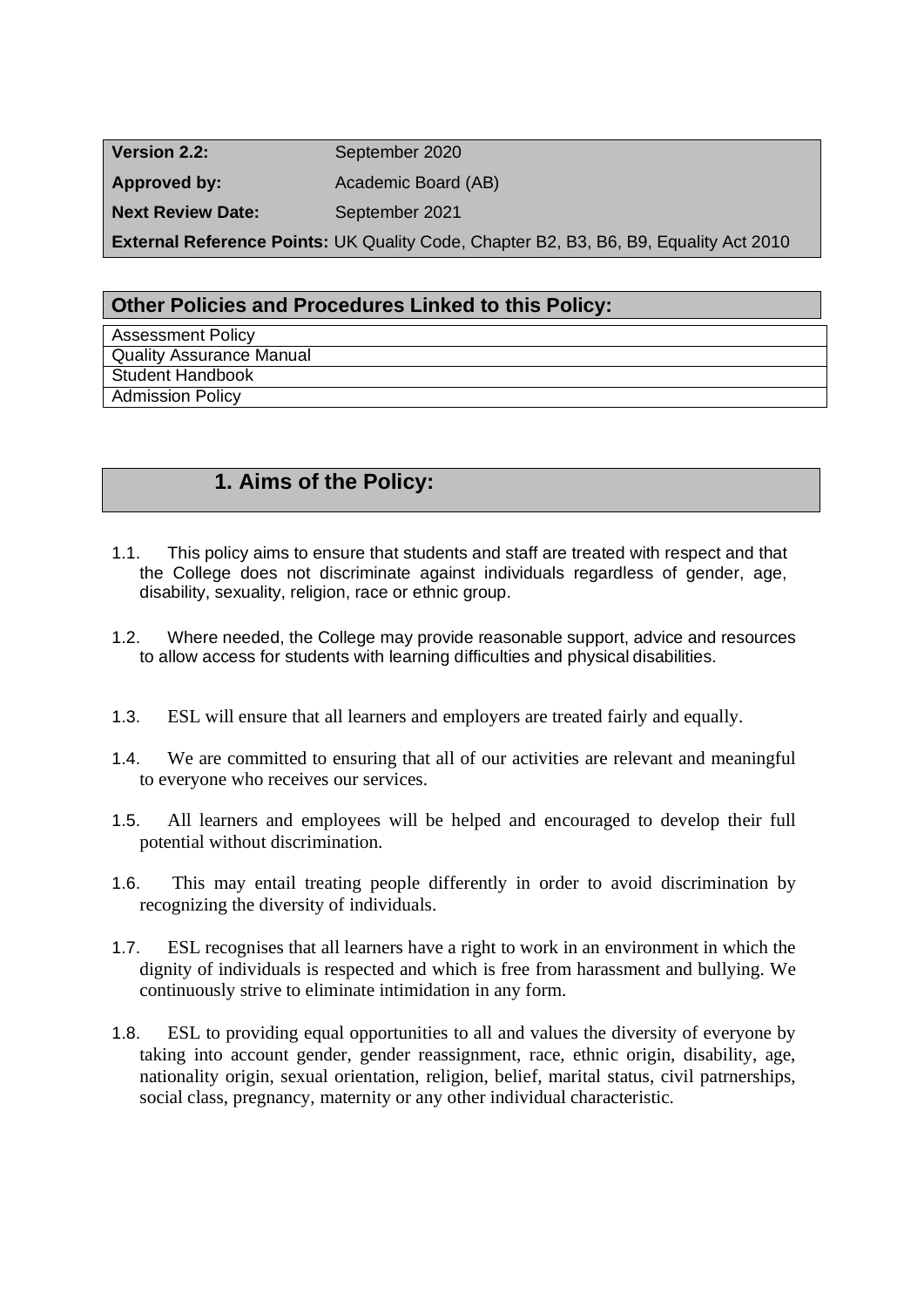#### **In particular ESL**

- Encourage the participation of learners of all abilities
- Provide a safe and welcoming physical and learning environment
- Develop its facilities and courses to improve access and widen participation
- Offer support to meet individual learner and employee needs
- Ensure its recruitment process are fair and transparent
- Ensure that the College is an environment that is free from discrimination, bullying or harassment

## **2. Students with disabilities:**

- 2.1. Students are advised to disclose any disability or learning difficulty as soon as possible, either on the application form or anytime thereafter preferably prior to enrolment.
- 2.2. Students must inform the College if they need support during the recruitment process in order for the College to make reasonable adjustment for the student during interview or for any prior skills tests.
- 2.3. The Administrative Officer will hold a meeting with the Disability Officer if a student has complex learning difficulties and disabilities prior to offering a place to the student in order to ensure the College is able to meet his/her needs.
- 2.4. Students who have declared a disability on their application form will be invited by the Disability Officer prior to enrolment to discuss support needed and to establish the facilities that the College can provide which will be made clear to the prospective student.
- 2.5. Students are required to provide supporting documentation for their disability.
- 2.6. The student can request to review the plan at any time during the course.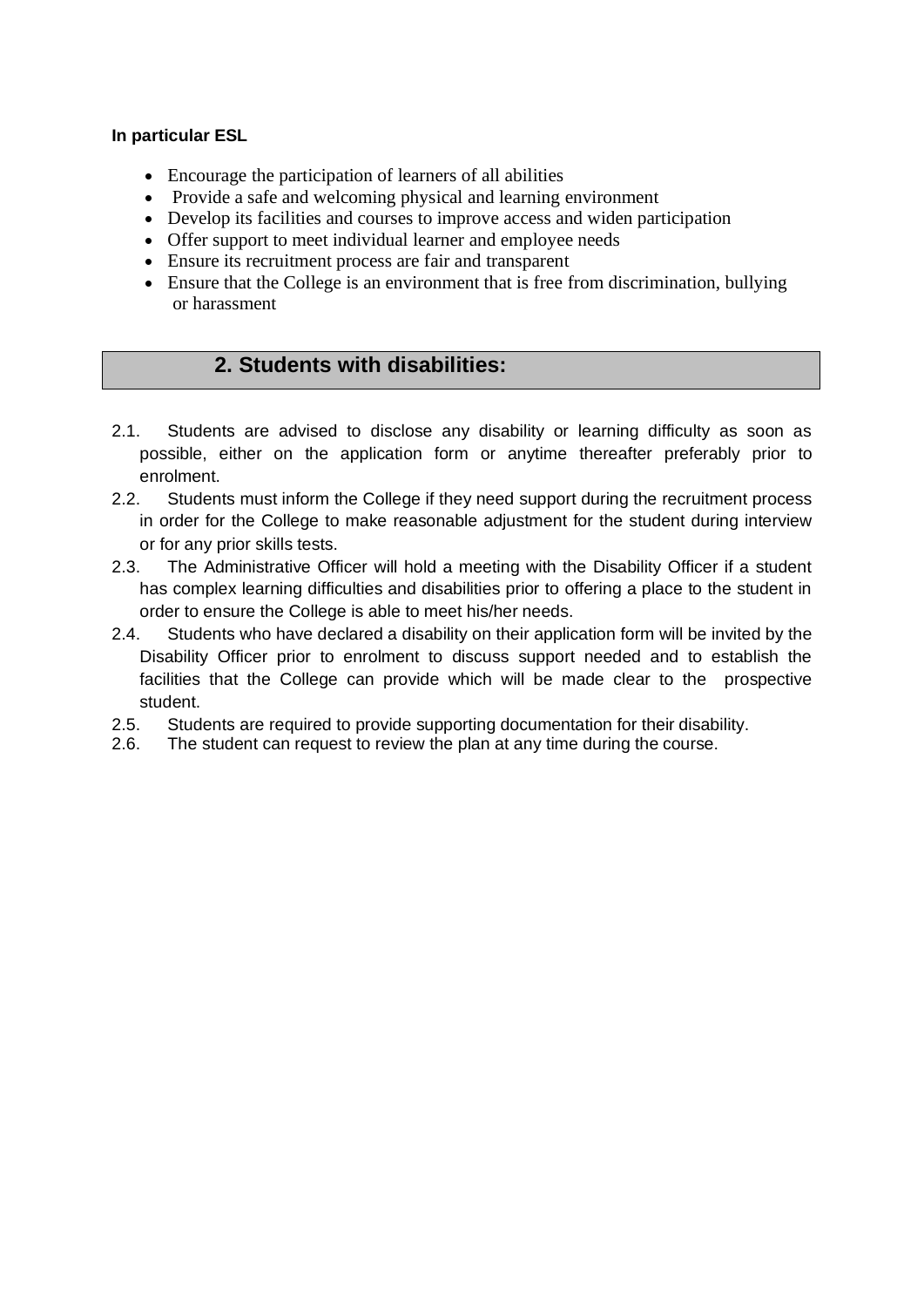## **3. Examples of Adjustments:**

3.1. A flexible approach to need can be made by considering one or more of the following arrangements. Some students may require a combination of provision. The list below is not exhaustive.

#### <span id="page-4-0"></span>**3.1.1. Examination and Assessment arrangements.**

- a. 25% extra time in an examination or reasonable extension in coursework submission.
- b. Individual room with a separate invigilator
- c. Identification of scripts or assignments by a coloured sticker, to ensure that students with specific learning difficulties are not penalised for typical dyslexic spelling and syntax errors.
- d. Assignment briefs or examination papers provided in alternative formats e.g. enlarged font, specific typeface.
- e. Provision of rest periods in excess of ten minutes per hour. Rest periods should be provided in addition to any extra time arrangements.
- f. Provision of an ergonomic chair, height adjustable desk, or other item of specialist equipment.
- g. Facility to record lectures;
- h. Extended personal tutorial hours.

#### <span id="page-4-1"></span>**3.1.2. Physical Access and Facilities:**

The College operates from premises which may not be fully accessible to staff and students with physical disabilities. The College has the following access:

- a) Limited ramp entrance to the buildings
- b) Accessible toilet facilities

.

c) Nearby access to major bus and train routes

## **4. Disabled Student Allowance:**

- 4.1. UK students with a disability may be eligible for Disabled Students' Allowance.
- 4.2. Disabled Students' Allowances (DSAs) are paid on top of your other student finance.
- 4.3. Further information on the Disabled Students Allowance can be obtained from: https:[//www.gov.uk/disabled-students-allowances-dsas/overview](http://www.gov.uk/disabled-students-allowances-dsas/overview)

### **5. Staff with disabilities:**

- 5.1. Recruitment and selection decisions are made on the basis of the applicant's ability to meet the person specification and other essential criteria for the job role they are applying for.
- 5.2. Staff will be asked if they have a disability during offer stage. Wherever possible, the College will make reasonable adjustments as are required for the successful applicant with a disability.